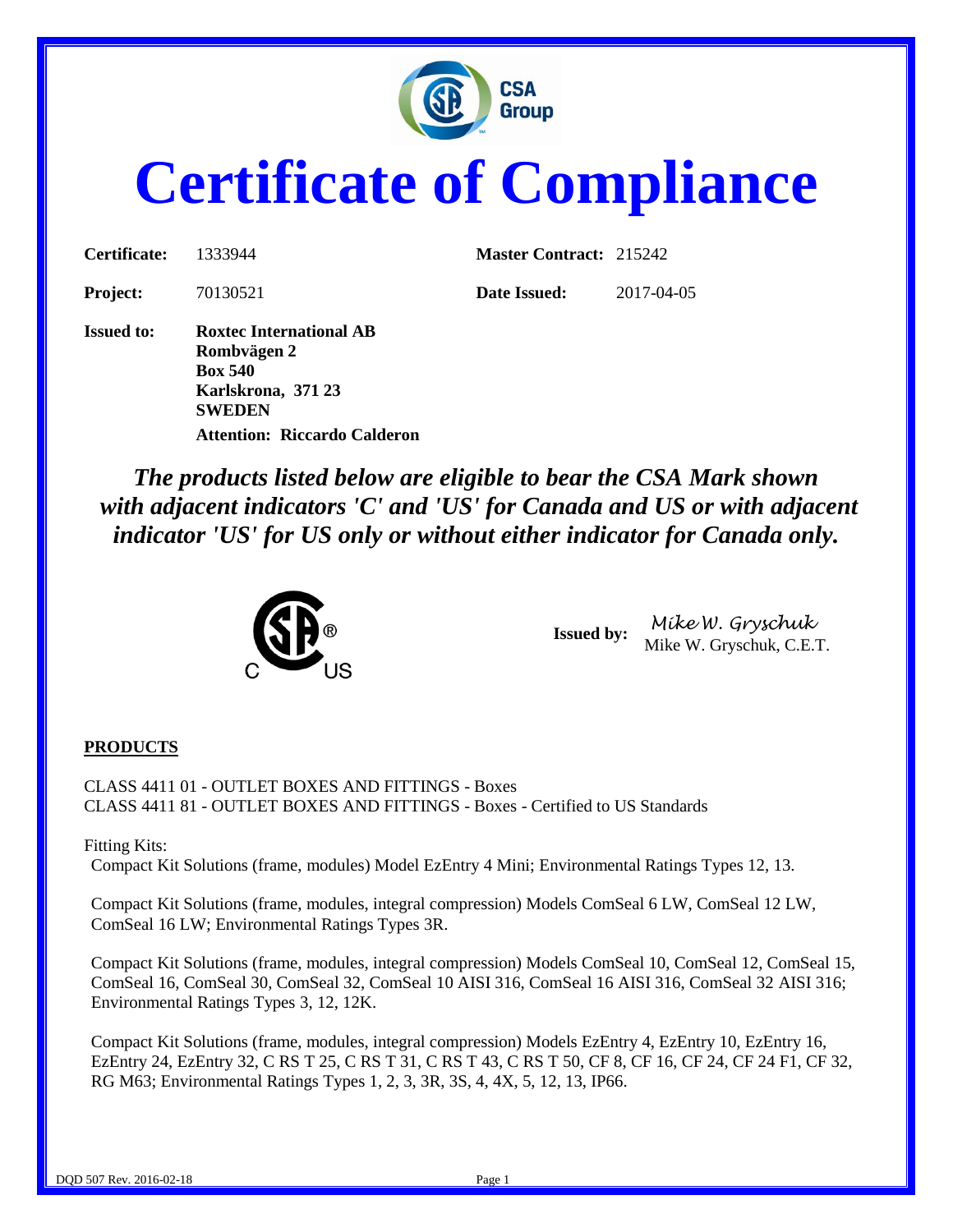

**Certificate:** 1333944 **Project:** 70130521

**Master Contract:** 215242 **Date Issued:** 2017-04-05

Compact Kit Solutions (frame, modules, compression unit, stayplates) Models G, GH, GHM, GO, HD 24, HD 24 Ex, HD 32, HD 32 Ex, S, SBTB, SF, SFH CFL 30; Environmental Ratings Types 1, 2, 3, 3R, 3S, 4 (except Wedge 60 galv, Wedge 120 galv compression units), 4X (except Wedge 60 galv, Wedge 120 galv compression units), 5, 12, 13, IP66.

Round System Models R, RX, RS, RS OMD, RSX; Environmental Types 1, 2, 3, 3R, 3S, 4, 4X, 5, 12, 13, IP66.

CLASS 4414 04 - GROUNDING AND BONDING DEVICES CLASS 4414 84 - GROUNDING AND BONDING DEVICES - Certified to US Standards

Grounding and Bonding Compact Kit Solutions Models CF 8 BG, CF 32 BG, HD 24, HD 24 Ex, HD 32, HD 32 Ex, SFH CFL 30; Environmental Ratings Types 1, 2, 3, 3R, 3S, 4 (except Wedge 60 galv, Wedge 120 galv compression units), 4X (except Wedge 60 galv, Wedge 120 galv compression units), 5, 12, 13, IP66.

Grounding and Bonding Frames Models B, B BG, G, G BG, GH, GH BG, GHM, GHM BG, GO, GOH BG, S, SBTB, SF, SF BG; Environmental Ratings Types 1, 2, 3, 3R, 3S, 4, 4X, 5, 12, 13, IP66; Environmental Ratings with Wedge 60 galv, Wedge 120 galv compression units Types 1, 2, 3, 3R, 3S, 5, 12, 13, IP66.

#### **APPLICABLE REQUIREMENTS**

| CSA Std. C22.2 No. | 18.3-12, 2 <sup>nd</sup> Ed - Conduit, Tubing and Cable Fittings                                |
|--------------------|-------------------------------------------------------------------------------------------------|
| CSA Std. C22.2 No. | $41-07$ , $5th$ Ed - Grounding and Bonding Equipment                                            |
| CSA Std. C22.2 No. | 94.2-07, 1 <sup>st</sup> Ed - Enclosures for Electrical Equipment, Environmental Considerations |
| CSA Std. C22.2 No. | $60529:16$ , $2nd Ed$ - Degrees of Protection Provided by Enclosures (IP Code)                  |
|                    | $(IEC 60529:1989 + A1:1999 + A2:2013, MOD)$                                                     |
| UL Std. No.        | $467, 9th$ Ed - Grounding and Bonding Equipment                                                 |
| UL Std. No.        | 514B, 5 <sup>th</sup> Ed - Conduit, Tubing and Cable Fittings                                   |
| UL Std. No.        | 50E, 1 <sup>st</sup> Ed - Enclosures for Electrical Equipment, Environmental Considerations     |
| ANSI/IEC Std. No.  | 60529:2004, 1 <sup>st</sup> Ed - Degrees of Protection Provided by Enclosures (IP Rating)       |